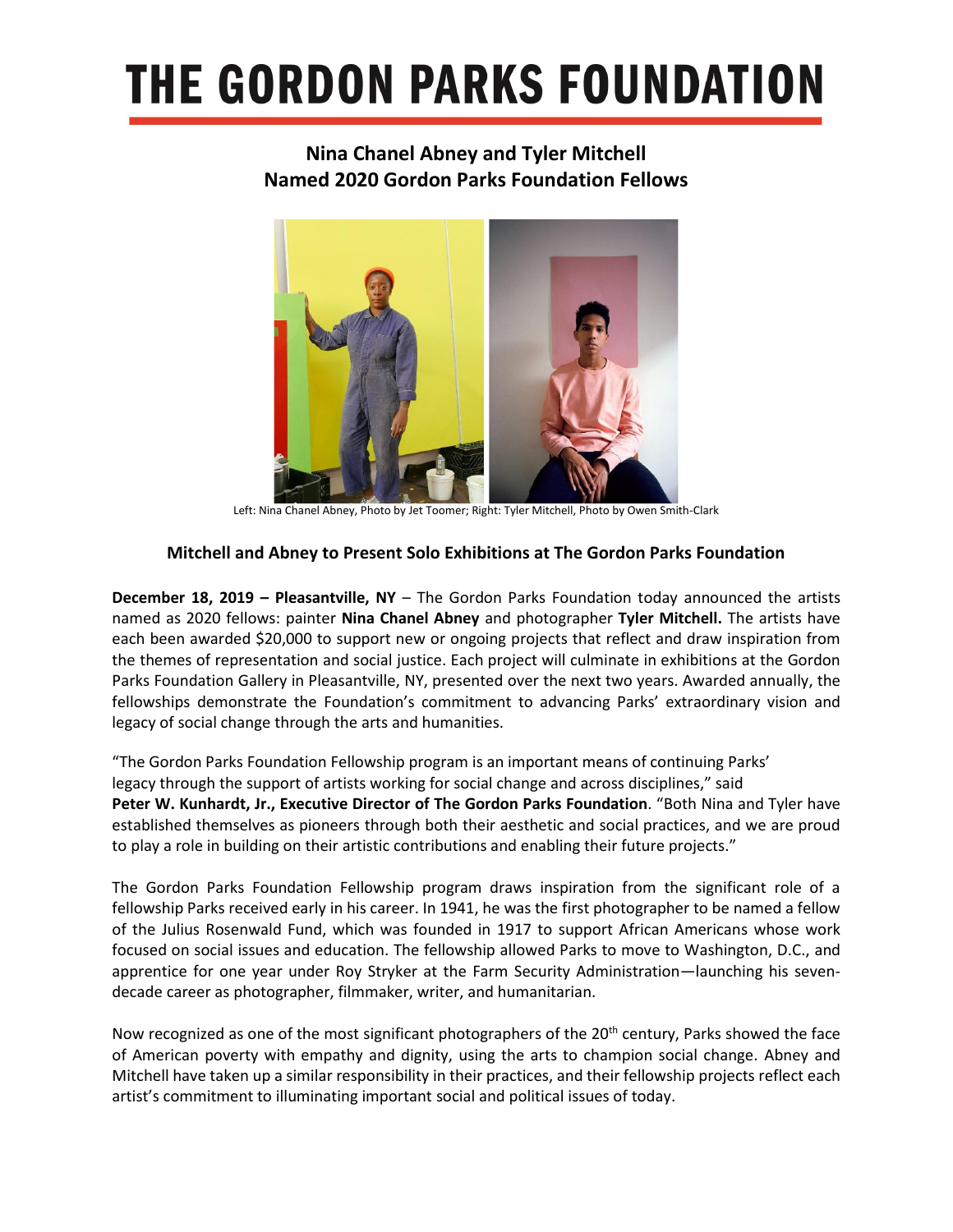## **THE GORDON PARKS FOUNDATION**

Visual artist **Nina Chanel Abney** is an adept observer of contemporary life who has created a distinctive visual language and aesthetic that is rooted in political discourse. Combining representation and abstraction, Abney's paintings capture the frenetic pace of contemporary culture, investigating subjects as diverse as race, celebrity, religion, politics, sex, and art history. Her work has been exhibited at institutions around the world from Palais de Tokyo (Paris) to The Whitney Museum of American Art (New York) and is held in important private and public collections. A major exhibition of her work is currently on view at Institute of Contemporary Art, Boston through March 2020 and she will present an exhibition at The Gordon Parks Foundation in 2021.

"I am honored to serve as a Gordon Parks Foundation Fellow for 2020," said Abney. "Gordon Parks' approach to image-making and his other artistic contributions have meant a great deal to my own practice and I look forward to the chance to consider his legacy and impact in more depth this coming year."

Similar to Parks, Tyler Mitchell's practice exists at the intersection of photography, fashion, art, and film, and is recognized for exploring and subverting black male stereotypes. In 2018, he made history as the first black photographer to shoot the cover of *Vogue*, and in August 2019, Mitchell's portrait from this series was acquired by The Smithsonian National Portrait Gallery for its permanent collection. During his fellowship, Mitchell will create two new bodies of work, drawing from Parks' fashion images from the 1940s through the 1970s. He will also mine the archive to explore Parks' understanding of dress and identity. The two projects will culminate in an exhibition at the Foundation.

"Gordon Parks has made so much possible in the current landscape of photography and fashion. By blending genres to expand on the lexicon of what black life looks like, he set the precedent for what I'm doing now. I couldn't be more excited to be a Gordon Parks Foundation Fellow and have the opportunity to explore his legacy in more depth," said Mitchell.

Since 2017, the Foundation has granted two Gordon Parks Foundation Fellowships each year to support photographers, artists, filmmakers, and musicians in the development and exhibition of new and ongoing projects. Applications are reviewed on the merit of their quality, creativity, and the project's potential to contribute to the legacy of Gordon Parks—through its exploration of themes of representation and social justice, or its engagement with the role of Parks in the artistic, social, historical, or cultural events of his time. During the fellowship period, fellows serve as ambassadors on behalf of the Foundation and promote the legacy of Gordon Parks, including participation in a wide range of Foundation initiatives and programs throughout the year, and contribution of an artwork to the Foundation's permanent collection.

2020 marks the fourth year of the fellowship program and the cumulative support of eight fellows, including [Guadalupe Rosales](http://www.gordonparksfoundation.org/exhibitions/must-ve-been-a-wake-dream-guadalupe-rosales) an[d Hank Willis Thomas](http://www.gordonparksfoundation.org/exhibitions/exodusters-hank-willis-thomas) in 2019, [Derrick Adams](http://www.gordonparksfoundation.org/education/fellowship/derrick-adams) and [Deana Lawson](http://www.gordonparksfoundation.org/education/fellowship/deana-lawson) in 2018, and [Devin Allen](http://www.gordonparksfoundation.org/education/fellowship/devin-allen) and [Harriet Dedman](http://www.gordonparksfoundation.org/education/fellowship/harriet-dedman) in 2017. The Foundation's educational initiatives, including fellowship and scholarship programs, are made possible through The Gordon Parks Arts & Social Justice Fund, dedicated to providing vital support and championing current and future generations of artists and humanitarians whose work carries on the legacy of Gordon Parks. The Fund is supported by the donations of individuals, corporations, and foundations.

#### **ABOUT NINA CHANEL ABNEY**

Combining representation and abstraction, Nina Chanel Abney's paintings capture the frenetic pace of contemporary culture. Broaching subjects as diverse as race, celebrity, religion, politics, sex, and art